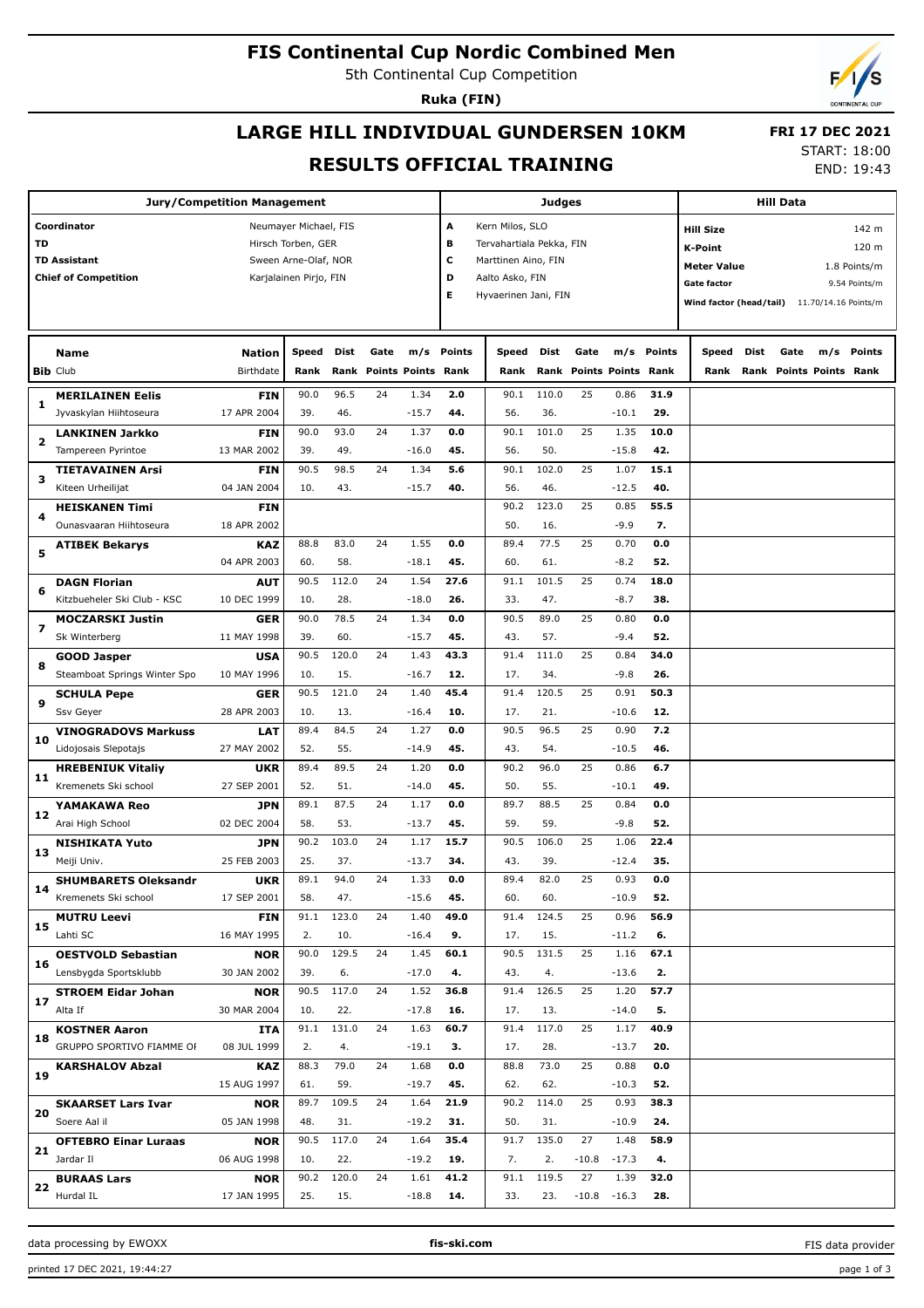## **FIS Continental Cup Nordic Combined Men**

5th Continental Cup Competition

**Ruka (FIN)**



# **LARGE HILL INDIVIDUAL GUNDERSEN 10KM**

 **FRI 17 DEC 2021**

## **RESULTS OFFICIAL TRAINING**

START: 18:00 END: 19:43

|    | <b>Name</b>                       | <b>Nation</b> | Speed       | Dist         | Gate                    |                 | m/s Points  | Speed       | Dist         | Gate                    | m/s             | <b>Points</b> | Speed | Dist | Gate                    | m/s | Points |
|----|-----------------------------------|---------------|-------------|--------------|-------------------------|-----------------|-------------|-------------|--------------|-------------------------|-----------------|---------------|-------|------|-------------------------|-----|--------|
|    | <b>Bib Club</b>                   | Birthdate     | Rank        |              | Rank Points Points Rank |                 |             | Rank        |              | Rank Points Points Rank |                 |               | Rank  |      | Rank Points Points Rank |     |        |
| 23 | <b>MICHAUD Tom</b>                | <b>FRA</b>    | 90.0        | 111.0        | 24                      | 1.86            | 22.0        | 90.8        | 101.0        | 27                      | 1.32            | 0.0           |       |      |                         |     |        |
|    | Union Sportive lamoura            | 11 NOV 2001   | 39.         | 30.          |                         | $-21.8$         | 30.         | 40.         | 50.          | $-10.8$                 | $-15.4$         | 52.           |       |      |                         |     |        |
| 24 | <b>SKOGLUND Andreas</b>           | <b>NOR</b>    | 90.2        | 134.0        | 24                      | 1.69            | 65.4        | 90.2        | 128.0        | 25                      | 1.03            | 62.3          |       |      |                         |     |        |
|    | Molde Og omegn if                 | 22 MAR 2001   | 25.         | 2.           |                         | $-19.8$         | 1.          | 50.         | 8.           |                         | $-12.1$         | З.            |       |      |                         |     |        |
| 25 | <b>GOUY Nils</b>                  | <b>FRA</b>    | 89.4        | 93.5         | 24                      | 1.73            | 0.0         | 90.5        | 103.5        | 27                      | 1.00            | 7.8           |       |      |                         |     |        |
|    | Autrans                           | 10 JUL 2001   | 52.         | 48.          |                         | $-20.2$         | 45.         | 43.         | 43.          | $-10.8$                 | $-11.7$         | 44.           |       |      |                         |     |        |
| 26 | <b>NICHOLS Evan</b>               | <b>USA</b>    | 89.7        | 105.0        | 24                      | 1.85            | 11.4        | 91.4        | 101.5        | 27                      | 0.83            | 6.2           |       |      |                         |     |        |
|    | Ford K sayre memorial ski cour    | 07 SEP 2003   | 48.         | 36.          |                         | $-21.6$         | 36.         | 17.         | 47.          | $-10.8$                 | $-9.7$          | 50.           |       |      |                         |     |        |
|    | <b>SOMMERFELDT Tristan</b>        | <b>GER</b>    | 90.0        | 118.0        | 24                      | 2.09            | 31.9        | 91.7        | 123.0        | 27                      | 1.02            | 42.7          |       |      |                         |     |        |
| 27 | Wsc Erzgebirge oberwiesenthal     | 16 DEC 2004   | 39.         | 20.          |                         | $-24.5$         | 23.         | 7.          | 16.          | $-10.8$                 | $-11.9$         | 17.           |       |      |                         |     |        |
|    | <b>MALACINSKI Niklas</b>          | <b>USA</b>    | 90.5        | 112.0        | 24                      | 1.93            | 23.0        | 91.4        | 121.0        | 27                      | 0.83            | 41.3          |       |      |                         |     |        |
| 28 | Steamboat Springs Winter Spo      | 07 DEC 2003   | 10.         | 28.          |                         | $-22.6$         | 28.         | 17.         | 20.          | $-10.8$                 | $-9.7$          | 19.           |       |      |                         |     |        |
|    | <b>BRUBAKER Carter</b>            | <b>USA</b>    | 90.0        | 113.0        | 24                      | 1.54            | 29.4        | 91.4        | 106.5        | 27                      | 0.71            | 16.6          |       |      |                         |     |        |
| 29 | Nordic Skiing Association of An   | 22 DEC 2003   | 39.         | 26.          |                         | $-18.0$         | 25.         | 17.         | 38.          | $-10.8$                 | $-8.3$          | 39.           |       |      |                         |     |        |
|    | <b>MILANIN Aleksandr</b>          | <b>RUS</b>    | 90.2        | 84.5         | 24                      | 1.89            | 0.0         | 91.7        | 97.5         | 27                      | 1.31            | 0.0           |       |      |                         |     |        |
| 30 | Moscow UOR2                       | 17 MAR 2000   | 25.         | 55.          |                         | $-22.1$         | 45.         | 7.          | 53.          | $-10.8$                 | $-15.3$         | 52.           |       |      |                         |     |        |
|    | <b>AMANKELDIULY Magzhan</b>       | KAZ           | 90.2        | 92.0         | 24                      | 1.82            | 0.0         | 91.4        | 89.0         | 27                      | 1.26            | 0.0           |       |      |                         |     |        |
| 31 |                                   | 26 SEP 2003   | 25.         | 50.          |                         | $-21.3$         | 45.         | 17.         | 57.          | $-10.8$                 | $-14.7$         | 52.           |       |      |                         |     |        |
|    | <b>KARHUMAA Waltteri</b>          | <b>FIN</b>    | 90.2        | 118.5        | 24                      | 1.78            | 36.5        | 91.7        | 115.0        | 27                      | 1.02            | 28.3          |       |      |                         |     |        |
| 32 | Ounasyaara Ski club               | 07 JUN 2002   | 25.         | 18.          |                         | $-20.8$         | 17.         | 7.          | 30.          | $-10.8$                 | $-11.9$         | 31.           |       |      |                         |     |        |
|    | <b>ANDREWS Grant</b>              | <b>USA</b>    | 89.7        | 103.0        | 24                      | 1.81            | 8.2         | 90.8        | 115.5        | 27                      | 1.17            | 27.4          |       |      |                         |     |        |
| 33 | Steamboat Springs Winter Spo      | 03 DEC 1997   | 48.         | 37.          |                         | $-21.2$         | 39.         | 40.         | 29.          | $-10.8$                 | $-13.7$         | 32.           |       |      |                         |     |        |
|    | <b>RAKPAROV Chingiz</b>           | KAZ           | 89.7        | 97.0         | 24                      | 1.90            | 0.0         | 90.5        | 105.0        | 27                      | 1.31            | 6.9           |       |      |                         |     |        |
| 34 |                                   | 05 JUL 1995   | 48.         | 44.          |                         | $-22.2$         | 45.         | 43.         | 41.          | $-10.8$                 | $-15.3$         | 47.           |       |      |                         |     |        |
|    | <b>FRANK Christian</b>            | <b>GER</b>    | 90.5        | 117.0        | 24                      | 1.90            | 32.4        | 92.0        | 127.0        | 27                      | 1.17            | 48.1          |       |      |                         |     |        |
| 35 | Sk Berchtesgaden                  | 17 JUN 2001   | 10.         | 22.          |                         | $-22.2$         | 22.         | 3.          | 10.          | $-10.8$                 | $-13.7$         | 14.           |       |      |                         |     |        |
|    | <b>AHTAVA Rasmus</b>              | <b>FIN</b>    | 90.2        | 103.0        | 24                      | 1.67            | 9.9         | 91.1        | 101.5        | 27                      | 1.41            | 0.0           |       |      |                         |     |        |
| 36 | <b>Vuokattisport Club</b>         | 14 MAR 2001   | 25.         | 37.          |                         | $-19.5$         | 38.         | 33.         | 47.          | $-10.8$                 | $-16.5$         | 52.           |       |      |                         |     |        |
|    | <b>MASTIEV Samir</b>              | <b>RUS</b>    | 90.5        | 88.5         | 24                      | 1.57            | 0.0         | 91.4        | 103.5        | 27                      | 1.41            | 3.0           |       |      |                         |     |        |
| 37 | Ekaterinburg Dinamo               | 13 JAN 1993   | 10.         | 52.          |                         | $-18.4$         | 45.         | 17.         | 43.          | $-10.8$                 | $-16.5$         | 51.           |       |      |                         |     |        |
|    |                                   | <b>KOR</b>    | 90.2        | 109.0        | 24                      | 1.55            | 22.1        | 91.7        | 113.0        | 27                      | 1.39            | 20.3          |       |      |                         |     |        |
| 38 | <b>PARK Jeun</b>                  | 11 MAR 1993   | 25.         | 32.          |                         | $-18.1$         | 29.         | 7.          | 32.          | $-10.8$                 | $-16.3$         | 36.           |       |      |                         |     |        |
|    |                                   |               | 90.2        | 117.5        | 24                      | 1.69            | 35.7        | 91.4        | 123.0        | 27                      | 1.31            | 39.3          |       |      |                         |     |        |
| 39 | <b>PAEAEKKOENEN Jesse</b>         | <b>FIN</b>    |             |              |                         |                 |             |             |              |                         |                 |               |       |      |                         |     |        |
|    | Puijo Skiclub                     | 11 MAR 1999   | 25.<br>91.4 | 21.<br>108.5 | 25                      | $-19.8$<br>1.22 | 18.<br>19.5 | 17.<br>92.0 | 16.<br>108.0 | $-10.8$<br>27           | $-15.3$<br>1.33 | 22.           |       |      |                         |     |        |
| 40 | <b>SIMEK Jan</b><br>Dukla Liberec | <b>CZE</b>    |             |              |                         |                 |             |             |              |                         |                 | 12.0          |       |      |                         |     |        |
|    |                                   | 01 JUL 2003   | 1.          | 34.          | $-5.5$                  | $-14.3$         | 33.         | 3.          | 37.          | $-10.8$                 | $-15.6$         | 41.           |       |      |                         |     |        |
| 41 | <b>PASICHNYK Viktor</b>           | <b>UKR</b>    | 89.4        | 87.0         | 24                      | 1.99            | 0.0         | 90.5        | 100.0        | 27                      | 1.22            | 0.0           |       |      |                         |     |        |
|    | Kremenets Ski School              | 02 DEC 1992   | 52.         | 54.          |                         | $-23.3$         | 45.         | 43.         | 52.          | $-10.8$                 | $-14.3$         | 52.           |       |      |                         |     |        |
| 42 | <b>TYRODE Mael</b>                | <b>FRA</b>    | 90.5        | 101.0        | 24                      | 1.96            | 2.9         | 92.3        | 117.5        | 27                      | 1.80            | 23.6          |       |      |                         |     |        |
|    | S.C les fourgs                    | 31 JUL 2000   | 10.         | 40.          |                         | $-22.9$         | 42.         | 1.          | 27.          | $-10.8$                 | $-21.1$         | 33.           |       |      |                         |     |        |
| 43 | <b>SHUMATE Jared</b>              | <b>USA</b>    | 90.0        | 128.5        | 24                      | 1.66            | 55.9        | 91.1        | 130.0        | 27                      | 1.26            | 52.5          |       |      |                         |     |        |
|    | Park City Ski and Snowboard       | 06 MAR 1999   | 39.         | 7.           |                         | $-19.4$         | 6.          | 33.         | 5.           | $-10.8$                 | $-14.7$         | 10.           |       |      |                         |     |        |
| 44 | <b>SCHUMANN Stephen</b>           | <b>USA</b>    | 90.5        | 100.0        | 24                      | 1.81            | 2.8         | 91.7        | 105.5        | 27                      | 1.28            | 8.1           |       |      |                         |     |        |
|    | Park City Ski and Snowboard       | 14 MAR 2000   | 10.         | 42.          |                         | $-21.2$         | 43.         | 7.          | 40.          | $-10.8$                 | $-15.0$         | 43.           |       |      |                         |     |        |
| 45 | <b>MARIOTTI Domenico</b>          | ITA           | 90.2        | 119.5        | 25                      | 1.78            | 32.8        | 91.4        | 119.0        | 27                      | 1.16            | 33.8          |       |      |                         |     |        |
|    | C.S. ESERCITO                     | 09 OCT 2001   | 25.         | 17.          | $-5.5$                  | $-20.8$         | 21.         | 17.         | 24.          | $-10.8$                 | $-13.6$         | 27.           |       |      |                         |     |        |
| 46 | <b>GALUNIN Artem</b>              | <b>RUS</b>    | 89.4        | 106.0        | 25                      | 1.54            | 11.3        | 90.2        | 103.5        | 27                      | 1.00            | 7.8           |       |      |                         |     |        |
|    | Nizhny Novgorod                   | 08 OCT 1999   | 52.         | 35.          | $-5.5$                  | $-18.0$         | 37.         | 50.         | 43.          | $-10.8$                 | $-11.7$         | 44.           |       |      |                         |     |        |
| 47 | SZCZECHOWICZ Andrzej              | POL           | 90.5        | 97.0         | 25                      | 1.46            | 0.0         | 91.4        | 104.5        | 27                      | 1.24            | 6.8           |       |      |                         |     |        |
|    | Ts Wisla zakopane                 | 14 SEP 2000   | 10.         | 44.          | $-5.5$                  | $-17.1$         | 45.         | 17.         | 42.          | $-10.8$                 | $-14.5$         | 48.           |       |      |                         |     |        |
| 48 | <b>BARKOV Viacheslav</b>          | <b>RUS</b>    | 90.2        | 78.0         | 25                      | 1.40            | 0.0         | 91.4        | 94.5         | 27                      | 1.14            | 0.0           |       |      |                         |     |        |
|    | SDUSHOR UOR 2 MOSCOW              | 28 FEB 1992   | 25.         | 61.          | $-5.5$                  | $-16.4$         | 45.         | 17.         | 56.          | $-10.8$                 | $-13.3$         | 52.           |       |      |                         |     |        |

data processing by EWOXX **fis-ski.com**

FIS data provider